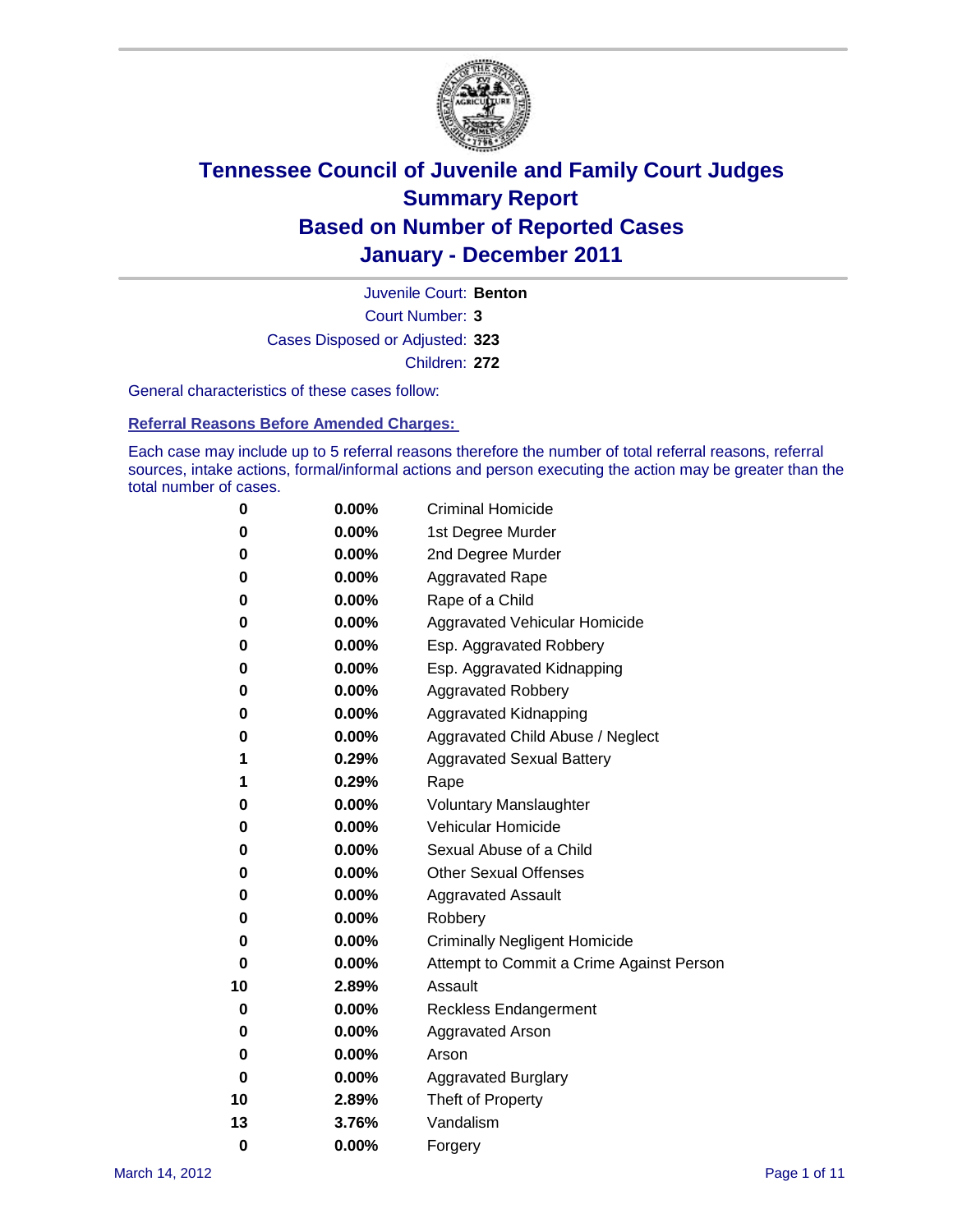

Juvenile Court: **Benton**

Court Number: **3**

Cases Disposed or Adjusted: **323**

Children: **272**

#### **Referral Reasons Before Amended Charges:**

Each case may include up to 5 referral reasons therefore the number of total referral reasons, referral sources, intake actions, formal/informal actions and person executing the action may be greater than the total number of cases.

| 0  | 0.00%    | <b>Worthless Checks</b>                                     |  |  |  |
|----|----------|-------------------------------------------------------------|--|--|--|
| 0  | 0.00%    | Illegal Possession / Fraudulent Use of Credit / Debit Cards |  |  |  |
| 4  | 1.16%    | <b>Burglary</b>                                             |  |  |  |
| 0  | 0.00%    | Unauthorized Use of a Vehicle                               |  |  |  |
| 0  | $0.00\%$ | <b>Cruelty to Animals</b>                                   |  |  |  |
| 0  | 0.00%    | Sale of Controlled Substances                               |  |  |  |
| 3  | 0.87%    | <b>Other Drug Offenses</b>                                  |  |  |  |
| 10 | 2.89%    | <b>Possession of Controlled Substances</b>                  |  |  |  |
| 0  | 0.00%    | <b>Criminal Attempt</b>                                     |  |  |  |
| 0  | 0.00%    | Carrying Weapons on School Property                         |  |  |  |
| 0  | 0.00%    | Unlawful Carrying / Possession of a Weapon                  |  |  |  |
| 0  | 0.00%    | <b>Evading Arrest</b>                                       |  |  |  |
| 0  | $0.00\%$ | Escape                                                      |  |  |  |
| 0  | 0.00%    | Driving Under Influence (DUI)                               |  |  |  |
| 15 | 4.34%    | Possession / Consumption of Alcohol                         |  |  |  |
| 0  | $0.00\%$ | Resisting Stop, Frisk, Halt, Arrest or Search               |  |  |  |
| 0  | $0.00\%$ | <b>Aggravated Criminal Trespass</b>                         |  |  |  |
| 0  | $0.00\%$ | Harassment                                                  |  |  |  |
| 0  | 0.00%    | Failure to Appear                                           |  |  |  |
| 0  | 0.00%    | Filing a False Police Report                                |  |  |  |
| 0  | 0.00%    | Criminal Impersonation                                      |  |  |  |
| 7  | 2.02%    | <b>Disorderly Conduct</b>                                   |  |  |  |
| 6  | 1.73%    | <b>Criminal Trespass</b>                                    |  |  |  |
| 3  | 0.87%    | <b>Public Intoxication</b>                                  |  |  |  |
| 0  | $0.00\%$ | Gambling                                                    |  |  |  |
| 9  | 2.60%    | Traffic                                                     |  |  |  |
| 0  | $0.00\%$ | <b>Local Ordinances</b>                                     |  |  |  |
| 1  | 0.29%    | Violation of Wildlife Regulations                           |  |  |  |
| 0  | $0.00\%$ | Contempt of Court                                           |  |  |  |
| 7  | 2.02%    | Violation of Probation                                      |  |  |  |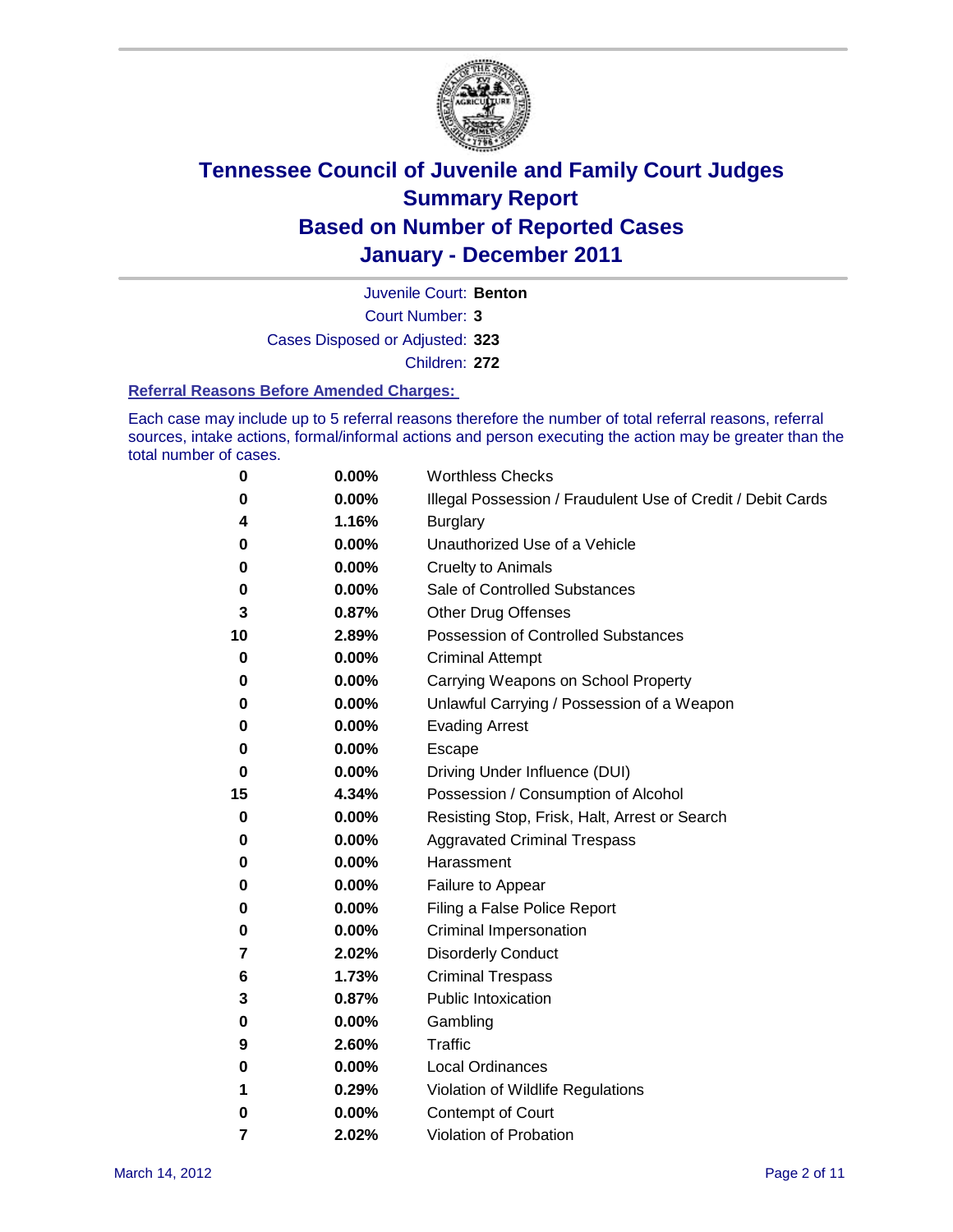

Court Number: **3** Juvenile Court: **Benton** Cases Disposed or Adjusted: **323**

Children: **272**

#### **Referral Reasons Before Amended Charges:**

Each case may include up to 5 referral reasons therefore the number of total referral reasons, referral sources, intake actions, formal/informal actions and person executing the action may be greater than the total number of cases.

| 346      | 100.00%        | <b>Total Referrals</b>                                 |
|----------|----------------|--------------------------------------------------------|
| 15       | 4.34%          | Other                                                  |
| 0        | 0.00%          | <b>Consent to Marry</b>                                |
| 0        | 0.00%          | <b>Request for Medical Treatment</b>                   |
| 148      | 42.77%         | <b>Child Support</b>                                   |
| 3        | 0.87%          | Paternity / Legitimation                               |
| 0        | 0.00%          | Visitation                                             |
| 36       | 10.40%         | Custody                                                |
| 0        | 0.00%          | <b>Foster Care Review</b>                              |
| 0        | 0.00%          | <b>Administrative Review</b>                           |
| 0        | $0.00\%$       | <b>Judicial Review</b>                                 |
| 0        | 0.00%          | Violation of Informal Adjustment                       |
| $\bf{0}$ | 0.00%          | <b>Violation of Pretrial Diversion</b>                 |
| $\bf{0}$ | 0.00%          | <b>Termination of Parental Rights</b>                  |
| 2        | 0.58%          | Dependency / Neglect                                   |
| $\bf{0}$ | 0.00%          | <b>Physically Abused Child</b>                         |
| 0        | 0.00%          | <b>Sexually Abused Child</b>                           |
| 0        | 0.00%          | Violation of Curfew                                    |
| $\bf{0}$ | $0.00\%$       | Violation of a Valid Court Order                       |
| 0<br>6   | 0.00%<br>1.73% | Out-of-State Runaway<br>Possession of Tobacco Products |
| 4        | 1.16%          | In-State Runaway                                       |
| 25       | 7.23%          | Truancy                                                |
| 6        | 1.73%          | <b>Unruly Behavior</b>                                 |
| 1        | 0.29%          | Violation of Aftercare                                 |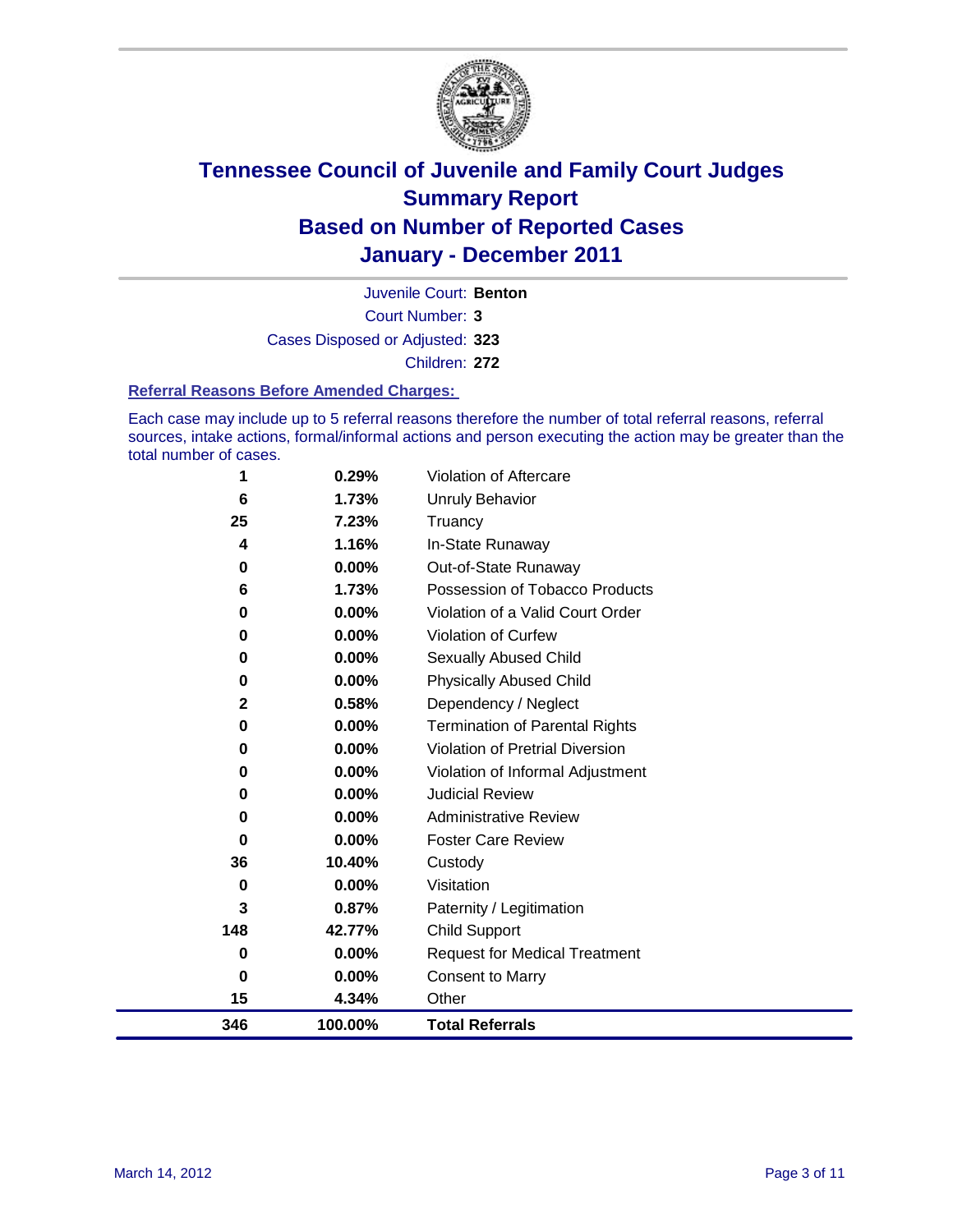

|                        |                                 | Juvenile Court: Benton            |  |  |
|------------------------|---------------------------------|-----------------------------------|--|--|
| <b>Court Number: 3</b> |                                 |                                   |  |  |
|                        | Cases Disposed or Adjusted: 323 |                                   |  |  |
|                        |                                 | Children: 272                     |  |  |
| Referral Sources: 1    |                                 |                                   |  |  |
| 110                    | 31.79%                          | Law Enforcement                   |  |  |
| 15                     | 4.34%                           | Parents                           |  |  |
| 3                      | 0.87%                           | <b>Relatives</b>                  |  |  |
| 0                      | $0.00\%$                        | Self                              |  |  |
| 3                      | 0.87%                           | School                            |  |  |
| 0                      | 0.00%                           | <b>CSA</b>                        |  |  |
| 37                     | 10.69%                          | <b>DCS</b>                        |  |  |
| 4                      | 1.16%                           | <b>Other State Department</b>     |  |  |
| 141                    | 40.75%                          | <b>District Attorney's Office</b> |  |  |
| 33                     | 9.54%                           | <b>Court Staff</b>                |  |  |
| 0                      | 0.00%                           | Social Agency                     |  |  |
| 0                      | 0.00%                           | <b>Other Court</b>                |  |  |
| 0                      | $0.00\%$                        | Victim                            |  |  |
| 0                      | 0.00%                           | Child & Parent                    |  |  |
| 0                      | 0.00%                           | Hospital                          |  |  |

# **0.00%** Other **100.00% Total Referral Sources**

**0.00%** Unknown

### **Age of Child at Referral: 2**

| 272 | 100.00%  | <b>Total Child Count</b> |
|-----|----------|--------------------------|
| 0   | 0.00%    | <b>Unknown</b>           |
| 0   | $0.00\%$ | Ages 19 and Over         |
| 26  | 9.56%    | Ages 17 through 18       |
| 56  | 20.59%   | Ages 15 through 16       |
| 32  | 11.76%   | Ages 13 through 14       |
| 22  | 8.09%    | Ages 11 through 12       |
| 136 | 50.00%   | Ages 10 and Under        |
|     |          |                          |

<sup>1</sup> If different than number of Referral Reasons (346), verify accuracy of your court's data.

<sup>2</sup> One child could be counted in multiple categories, verify accuracy of your court's data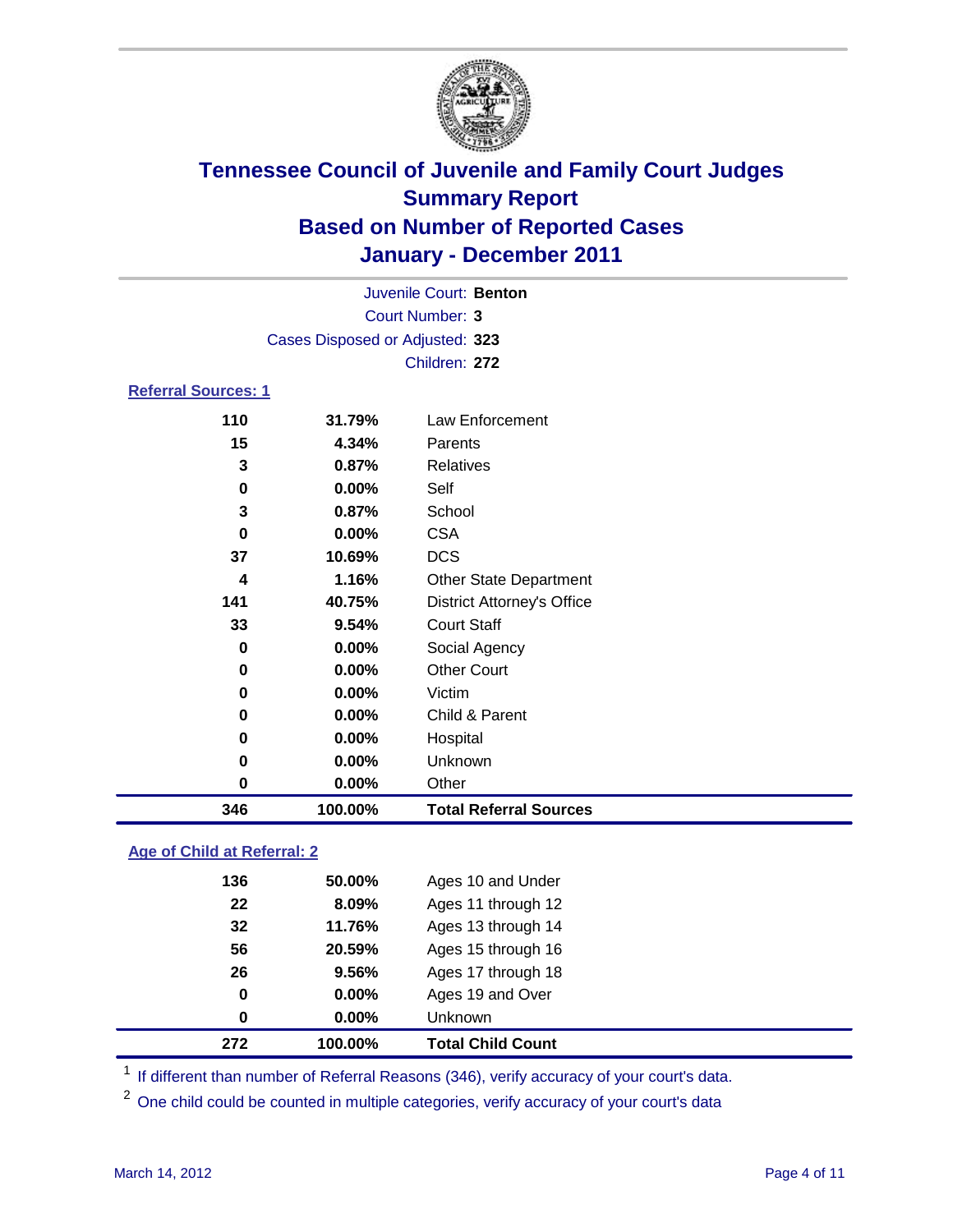

| Juvenile Court: Benton                  |                                 |                          |  |  |
|-----------------------------------------|---------------------------------|--------------------------|--|--|
| Court Number: 3                         |                                 |                          |  |  |
|                                         | Cases Disposed or Adjusted: 323 |                          |  |  |
|                                         | Children: 272                   |                          |  |  |
| Sex of Child: 1                         |                                 |                          |  |  |
| 152                                     | 55.88%                          | Male                     |  |  |
| 120                                     | 44.12%                          | Female                   |  |  |
| $\bf{0}$                                | 0.00%                           | Unknown                  |  |  |
| 272                                     | 100.00%                         | <b>Total Child Count</b> |  |  |
| Race of Child: 1                        |                                 |                          |  |  |
| 262                                     | 96.32%                          | White                    |  |  |
| 8                                       | 2.94%                           | African American         |  |  |
| $\mathbf 0$                             | 0.00%                           | Native American          |  |  |
| 0                                       | 0.00%                           | Asian                    |  |  |
| $\overline{\mathbf{2}}$                 | 0.74%                           | Mixed                    |  |  |
| $\mathbf 0$                             | 0.00%                           | Unknown                  |  |  |
| 272                                     | 100.00%                         | <b>Total Child Count</b> |  |  |
| <b>Hispanic Origin: 1</b>               |                                 |                          |  |  |
| $\mathbf 0$                             | 0.00%                           | Yes                      |  |  |
| 271                                     | 99.63%                          | <b>No</b>                |  |  |
| 1                                       | 0.37%                           | Unknown                  |  |  |
| 272                                     | 100.00%                         | <b>Total Child Count</b> |  |  |
| <b>School Enrollment of Children: 1</b> |                                 |                          |  |  |
| 164                                     | 60.29%                          | Yes                      |  |  |
| 105                                     | 38.60%                          | <b>No</b>                |  |  |
| $\overline{\mathbf{3}}$                 | 1.10%                           | Unknown                  |  |  |
| 272                                     | 100.00%                         | <b>Total Child Count</b> |  |  |

One child could be counted in multiple categories, verify accuracy of your court's data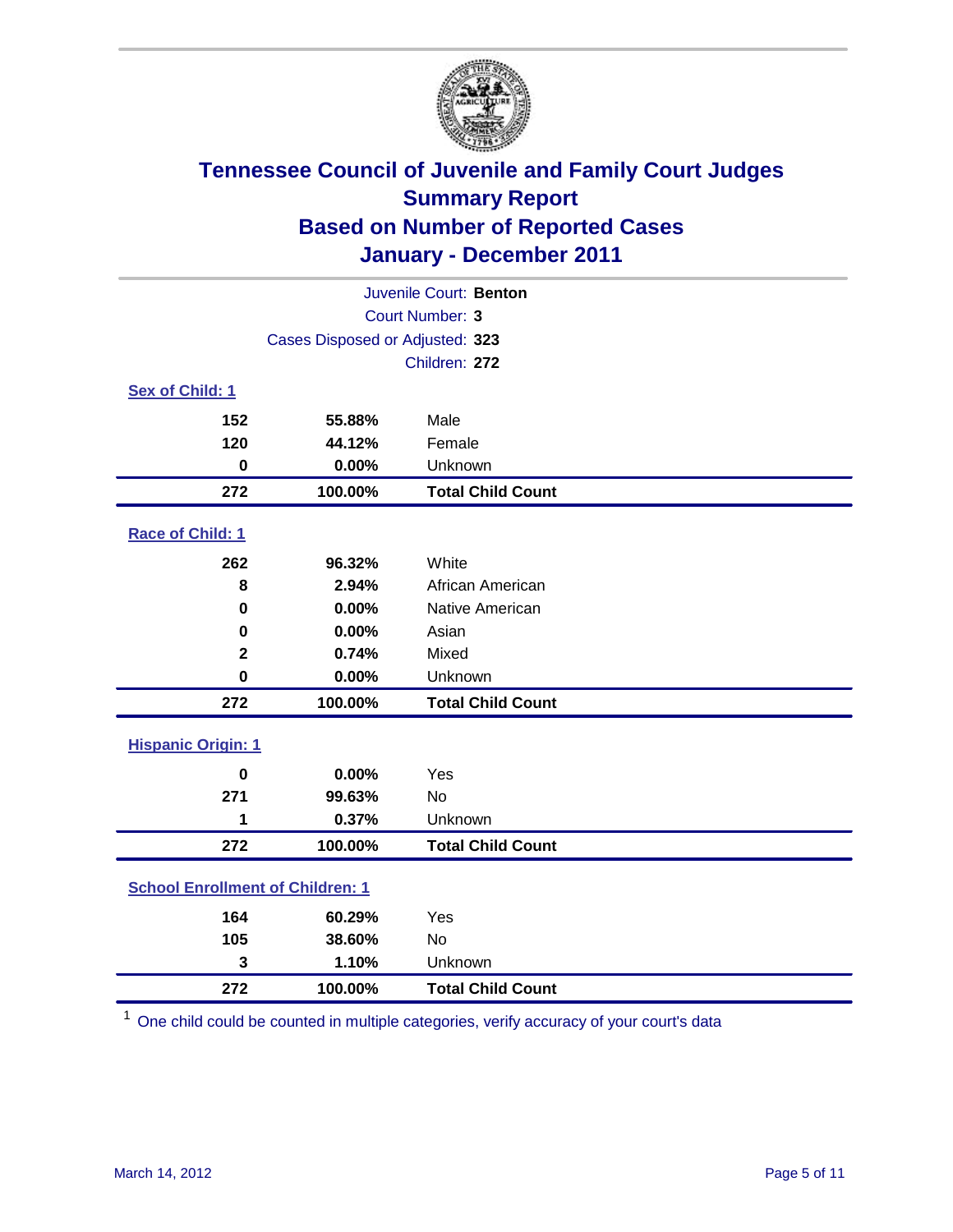

Court Number: **3** Juvenile Court: **Benton** Cases Disposed or Adjusted: **323** Children: **272**

#### **Living Arrangement of Child at Time of Referral: 1**

| 272          | 100.00%  | <b>Total Child Count</b>     |
|--------------|----------|------------------------------|
| 0            | 0.00%    | Other                        |
| $\mathbf{2}$ | 0.74%    | Unknown                      |
| 0            | $0.00\%$ | Independent                  |
| 0            | 0.00%    | In an Institution            |
| 0            | $0.00\%$ | In a Residential Center      |
| 0            | 0.00%    | In a Group Home              |
| 2            | 0.74%    | With Foster Family           |
| 0            | 0.00%    | <b>With Adoptive Parents</b> |
| 40           | 14.71%   | <b>With Relatives</b>        |
| 29           | 10.66%   | With Father                  |
| 171          | 62.87%   | With Mother                  |
| 0            | $0.00\%$ | With Mother and Stepfather   |
| 0            | $0.00\%$ | With Father and Stepmother   |
| 28           | 10.29%   | With Both Biological Parents |
|              |          |                              |

#### **Type of Detention: 2**

| 323 | 100.00%  | <b>Total Detention Count</b> |  |
|-----|----------|------------------------------|--|
| 0   | $0.00\%$ | Other                        |  |
| 323 | 100.00%  | Does Not Apply               |  |
| 0   | $0.00\%$ | <b>Unknown</b>               |  |
| 0   | 0.00%    | <b>Psychiatric Hospital</b>  |  |
| 0   | 0.00%    | Jail - No Separation         |  |
| 0   | $0.00\%$ | Jail - Partial Separation    |  |
| 0   | $0.00\%$ | Jail - Complete Separation   |  |
| 0   | 0.00%    | Juvenile Detention Facility  |  |
| 0   | $0.00\%$ | Non-Secure Placement         |  |
|     |          |                              |  |

<sup>1</sup> One child could be counted in multiple categories, verify accuracy of your court's data

<sup>2</sup> If different than number of Cases (323) verify accuracy of your court's data.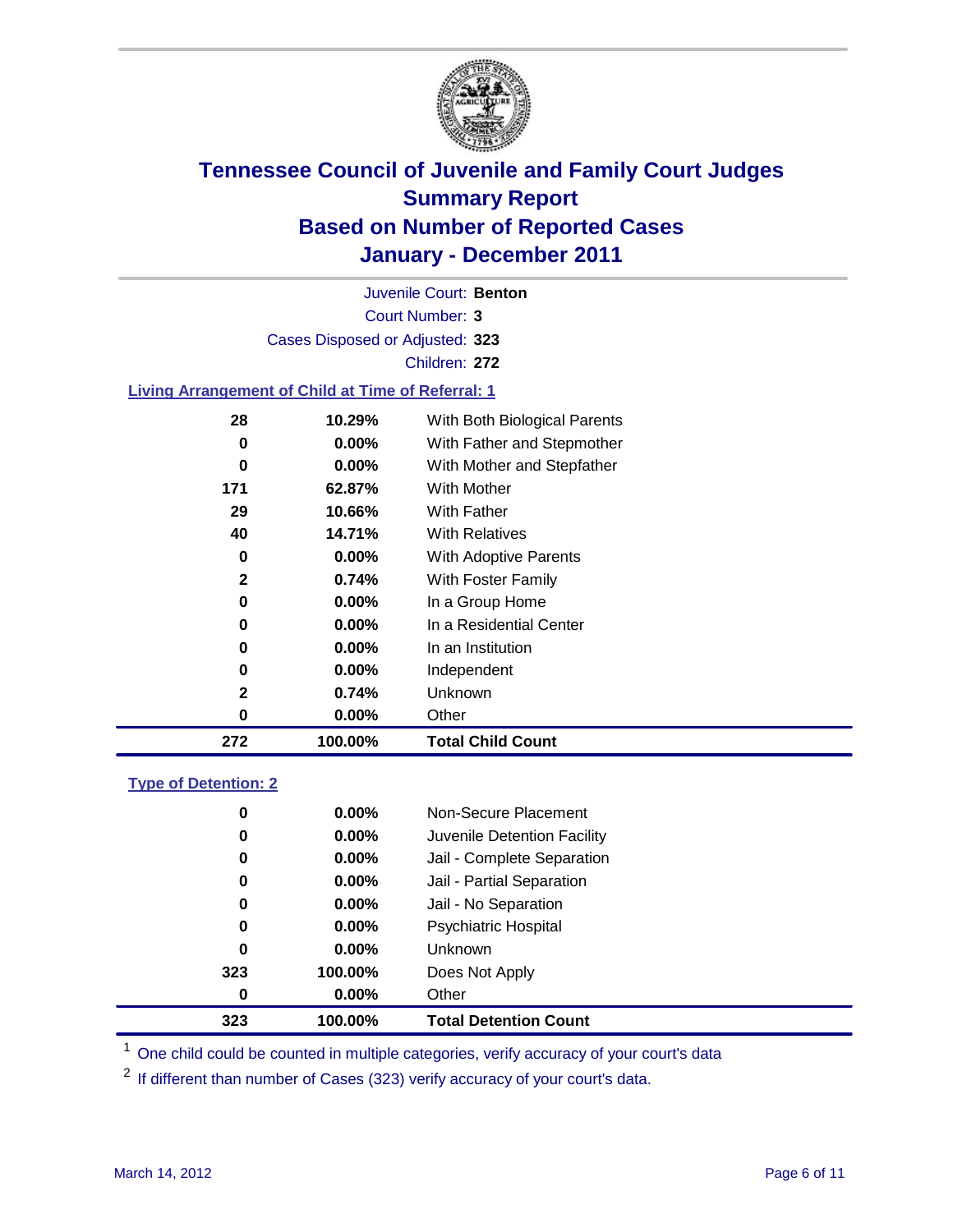

| Juvenile Court: Benton                             |                                 |                                      |  |  |
|----------------------------------------------------|---------------------------------|--------------------------------------|--|--|
|                                                    | <b>Court Number: 3</b>          |                                      |  |  |
|                                                    | Cases Disposed or Adjusted: 323 |                                      |  |  |
|                                                    | Children: 272                   |                                      |  |  |
| <b>Placement After Secure Detention Hearing: 1</b> |                                 |                                      |  |  |
| 0                                                  | 0.00%                           | Returned to Prior Living Arrangement |  |  |
| 0                                                  | 0.00%                           | Juvenile Detention Facility          |  |  |
| 0                                                  | 0.00%                           | Jail                                 |  |  |
| 0                                                  | 0.00%                           | Shelter / Group Home                 |  |  |
| 0                                                  | 0.00%                           | <b>Foster Family Home</b>            |  |  |
| 0                                                  | 0.00%                           | Psychiatric Hospital                 |  |  |
| 0                                                  | 0.00%                           | Unknown                              |  |  |
| 323                                                | 100.00%                         | Does Not Apply                       |  |  |
| $\mathbf 0$                                        | 0.00%                           | Other                                |  |  |
|                                                    |                                 |                                      |  |  |
| 323                                                | 100.00%                         | <b>Total Placement Count</b>         |  |  |
|                                                    |                                 |                                      |  |  |
| <b>Intake Actions: 2</b><br>345                    | 99.71%                          | <b>Petition Filed</b>                |  |  |
| 1                                                  | 0.29%                           | <b>Motion Filed</b>                  |  |  |
| 0                                                  | 0.00%                           | <b>Citation Processed</b>            |  |  |
| $\bf{0}$                                           | 0.00%                           | Notification of Paternity Processed  |  |  |
| $\mathbf 0$                                        | 0.00%                           | Scheduling of Judicial Review        |  |  |
| 0                                                  | 0.00%                           | Scheduling of Administrative Review  |  |  |
| 0                                                  | 0.00%                           | Scheduling of Foster Care Review     |  |  |
| 0                                                  | 0.00%                           | Unknown                              |  |  |
| 0                                                  | 0.00%                           | Does Not Apply                       |  |  |
| 0                                                  | 0.00%                           | Other                                |  |  |

<sup>1</sup> If different than number of Cases (323) verify accuracy of your court's data.

<sup>2</sup> If different than number of Referral Reasons (346), verify accuracy of your court's data.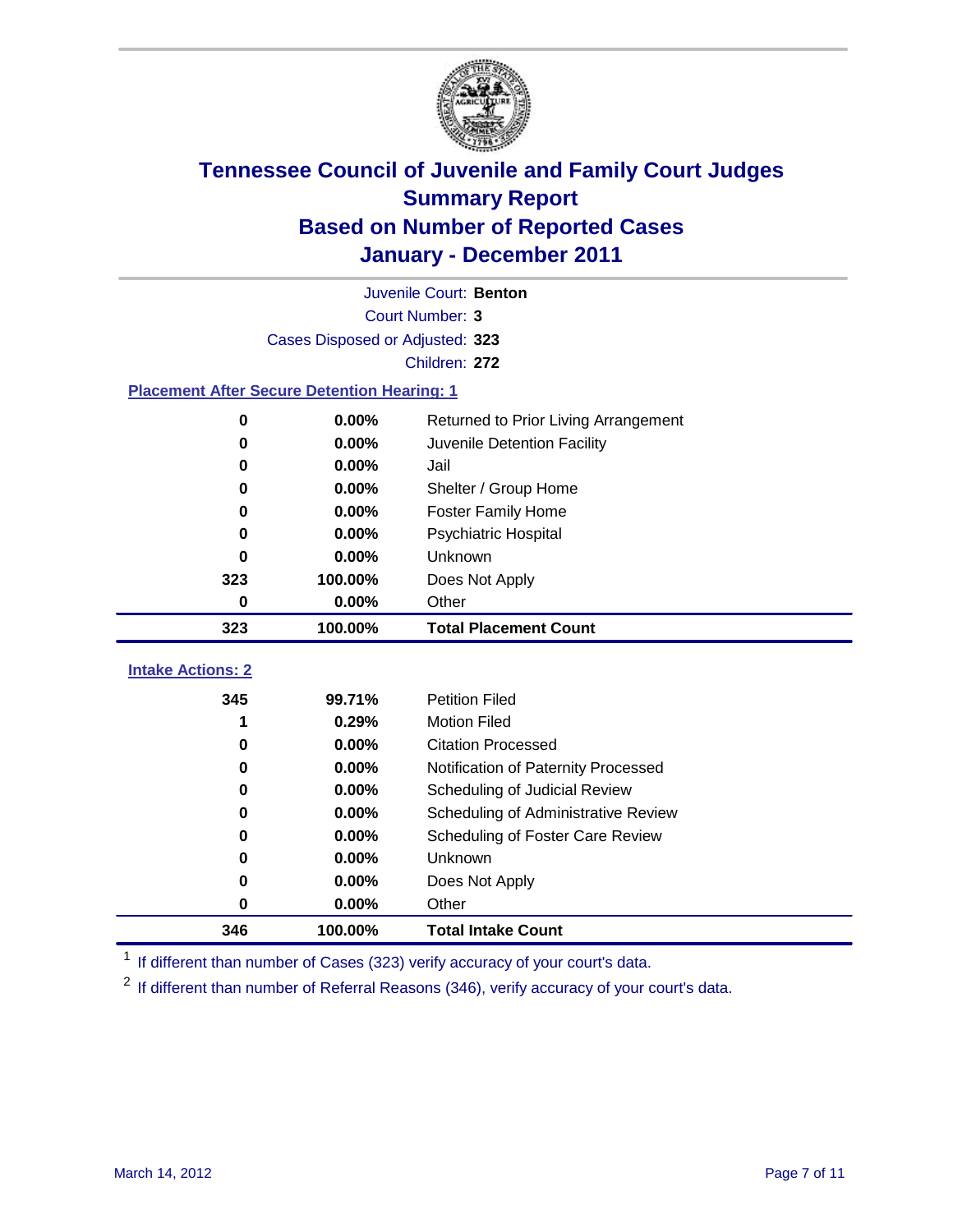

Court Number: **3** Juvenile Court: **Benton** Cases Disposed or Adjusted: **323** Children: **272**

#### **Last Grade Completed by Child: 1**

| 272            | 100.00% | <b>Total Child Count</b> |
|----------------|---------|--------------------------|
| 92             | 33.82%  | Other                    |
| 21             | 7.72%   | Unknown                  |
| 5              | 1.84%   | Never Attended School    |
| 0              | 0.00%   | Graduated                |
| $\mathbf{2}$   | 0.74%   | <b>GED</b>               |
| 0              | 0.00%   | Non-Graded Special Ed    |
| $\bf{0}$       | 0.00%   | 12th Grade               |
| 19             | 6.99%   | 11th Grade               |
| 8              | 2.94%   | 10th Grade               |
| 55             | 20.22%  | 9th Grade                |
| 4              | 1.47%   | 8th Grade                |
| 14             | 5.15%   | 7th Grade                |
| 4              | 1.47%   | 6th Grade                |
| 11             | 4.04%   | 5th Grade                |
| $\overline{7}$ | 2.57%   | 4th Grade                |
| 11             | 4.04%   | 3rd Grade                |
| 6              | 2.21%   | 2nd Grade                |
| 13             | 4.78%   | 1st Grade                |
| 0              | 0.00%   | Kindergarten             |
| 0              | 0.00%   | Preschool                |
| 0              | 0.00%   | Too Young for School     |

### **Enrolled in Special Education: 1**

| 272 | 100.00%  | <b>Total Child Count</b> |
|-----|----------|--------------------------|
| 0   | $0.00\%$ | <b>Unknown</b>           |
| 271 | 99.63%   | No                       |
| 1.  | $0.37\%$ | Yes                      |
|     |          |                          |

One child could be counted in multiple categories, verify accuracy of your court's data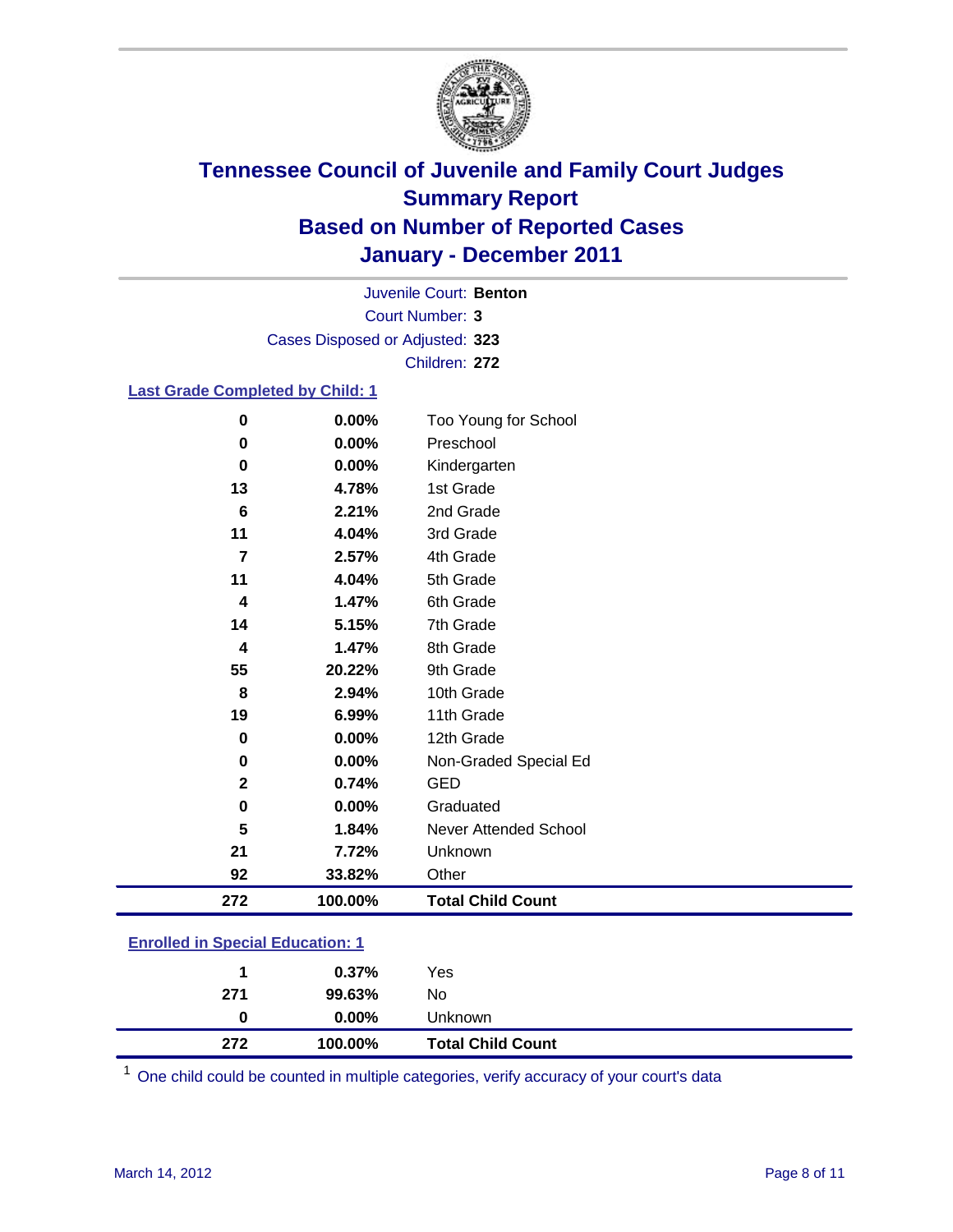

|                              | Juvenile Court: Benton          |                           |  |  |
|------------------------------|---------------------------------|---------------------------|--|--|
|                              | Court Number: 3                 |                           |  |  |
|                              | Cases Disposed or Adjusted: 323 |                           |  |  |
|                              | Children: 272                   |                           |  |  |
| <b>Action Executed By: 1</b> |                                 |                           |  |  |
| 325                          | 93.93%                          | Judge                     |  |  |
| 0                            | $0.00\%$                        | Magistrate                |  |  |
| 21                           | 6.07%                           | <b>YSO</b>                |  |  |
| 0                            | $0.00\%$                        | Other                     |  |  |
| 0                            | 0.00%                           | Unknown                   |  |  |
| 346                          | 100.00%                         | <b>Total Action Count</b> |  |  |

#### **Formal / Informal Actions: 1**

| 5            | 1.45%    | Dismissed                                        |
|--------------|----------|--------------------------------------------------|
| 0            | $0.00\%$ | Retired / Nolle Prosequi                         |
|              | 2.02%    | <b>Complaint Substantiated Delinquent</b>        |
| 0            | $0.00\%$ | <b>Complaint Substantiated Status Offender</b>   |
| 0            | $0.00\%$ | <b>Complaint Substantiated Dependent/Neglect</b> |
| 0            | $0.00\%$ | <b>Complaint Substantiated Abused</b>            |
| 0            | $0.00\%$ | <b>Complaint Substantiated Mentally III</b>      |
| 21           | 6.07%    | Informal Adjustment                              |
| 38           | 10.98%   | <b>Pretrial Diversion</b>                        |
| $\mathbf{2}$ | 0.58%    | <b>Transfer to Adult Court Hearing</b>           |
| 0            | $0.00\%$ | Charges Cleared by Transfer to Adult Court       |
| 272          | 78.61%   | Special Proceeding                               |
|              | 0.29%    | <b>Review Concluded</b>                          |
| 0            | $0.00\%$ | Case Held Open                                   |
| 0            | $0.00\%$ | Other                                            |
| 0            | $0.00\%$ | <b>Unknown</b>                                   |
| 346          | 100.00%  | <b>Total Action Count</b>                        |

<sup>1</sup> If different than number of Referral Reasons (346), verify accuracy of your court's data.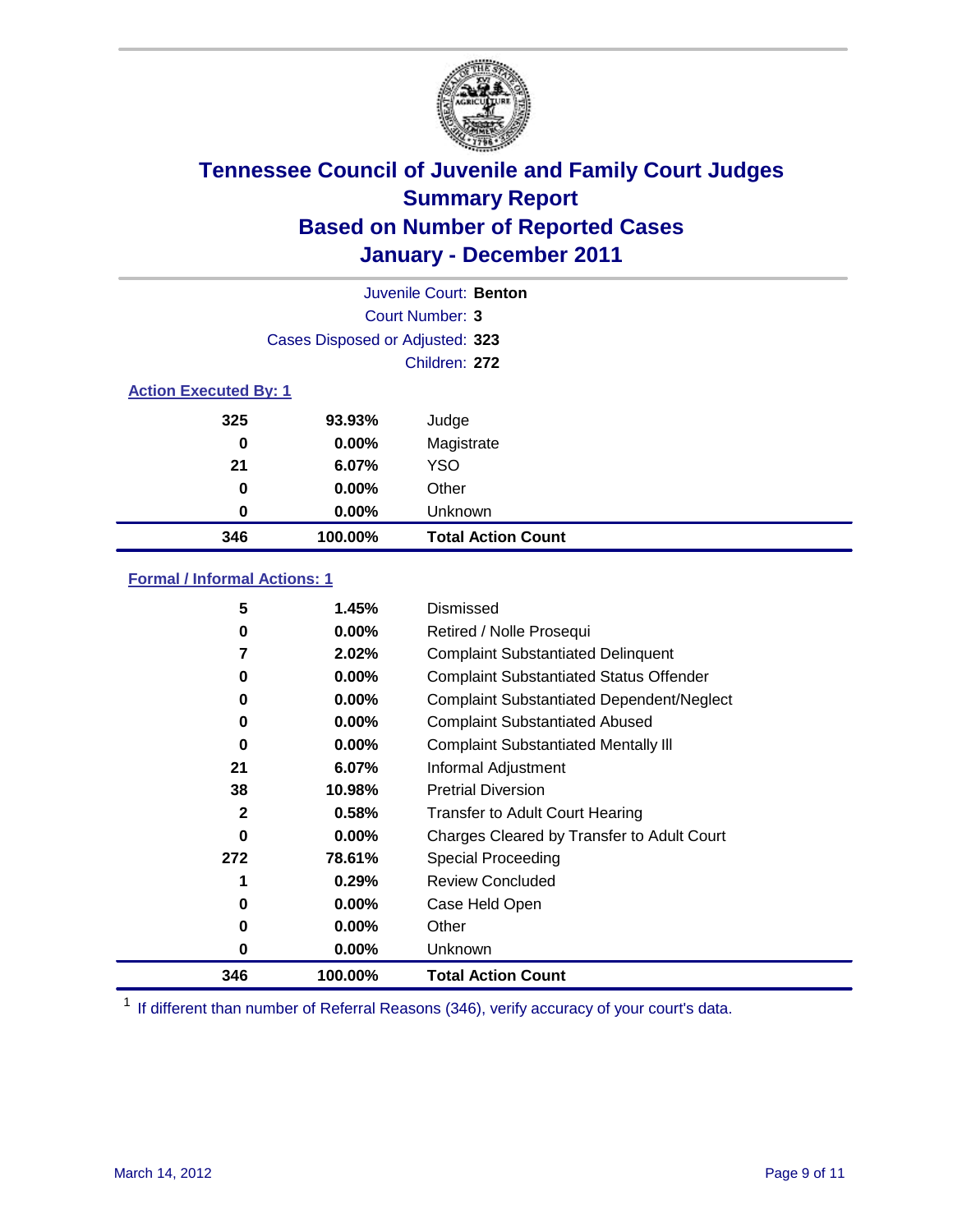

|                       |                                 | Juvenile Court: Benton                                |
|-----------------------|---------------------------------|-------------------------------------------------------|
|                       |                                 | <b>Court Number: 3</b>                                |
|                       | Cases Disposed or Adjusted: 323 |                                                       |
|                       |                                 | Children: 272                                         |
| <b>Case Outcomes:</b> |                                 | There can be multiple outcomes for one child or case. |
| 41                    | 6.34%                           | <b>Case Dismissed</b>                                 |
| 0                     | 0.00%                           | Case Retired or Nolle Prosequi                        |
| 101                   | 15.61%                          | Warned / Counseled                                    |
| 10                    | 1.55%                           | Held Open For Review                                  |
| 29                    | 4.48%                           | Supervision / Probation to Juvenile Court             |
| 34                    | 5.26%                           | <b>Probation to Parents</b>                           |
| 0                     | 0.00%                           | Referral to Another Entity for Supervision / Service  |
| 23                    | 3.55%                           | Referred for Mental Health Counseling                 |
| 17                    | 2.63%                           | Referred for Alcohol and Drug Counseling              |
| 13                    | 2.01%                           | <b>Referred to Alternative School</b>                 |
| 0                     | 0.00%                           | Referred to Private Child Agency                      |
| 0                     | 0.00%                           | Referred to Defensive Driving School                  |
| 0                     | 0.00%                           | Referred to Alcohol Safety School                     |
| $\mathbf{2}$          | 0.31%                           | Referred to Juvenile Court Education-Based Program    |
| 5                     | 0.77%                           | Driver's License Held Informally                      |
| 0                     | 0.00%                           | <b>Voluntary Placement with DMHMR</b>                 |
| 0                     | 0.00%                           | Private Mental Health Placement                       |
| 0                     | 0.00%                           | <b>Private MR Placement</b>                           |
| 0                     | 0.00%                           | Placement with City/County Agency/Facility            |
| 0                     | 0.00%                           | Placement with Relative / Other Individual            |
| 0                     | 0.00%                           | Fine                                                  |
| 25                    | 3.86%                           | <b>Public Service</b>                                 |
| 16                    | 2.47%                           | Restitution                                           |
| 0                     | 0.00%                           | <b>Runaway Returned</b>                               |
| 7                     | 1.08%                           | No Contact Order                                      |
| $\pmb{0}$             | 0.00%                           | Injunction Other than No Contact Order                |
| 13                    | 2.01%                           | <b>House Arrest</b>                                   |
| 15                    | 2.32%                           | <b>Court Defined Curfew</b>                           |
| 0                     | $0.00\%$                        | Dismissed from Informal Adjustment                    |
| 0                     | $0.00\%$                        | <b>Dismissed from Pretrial Diversion</b>              |
| 0                     | 0.00%                           | Released from Probation                               |
| 2                     | 0.31%                           | <b>Transferred to Adult Court</b>                     |
| 0                     | 0.00%                           | <b>DMHMR Involuntary Commitment</b>                   |